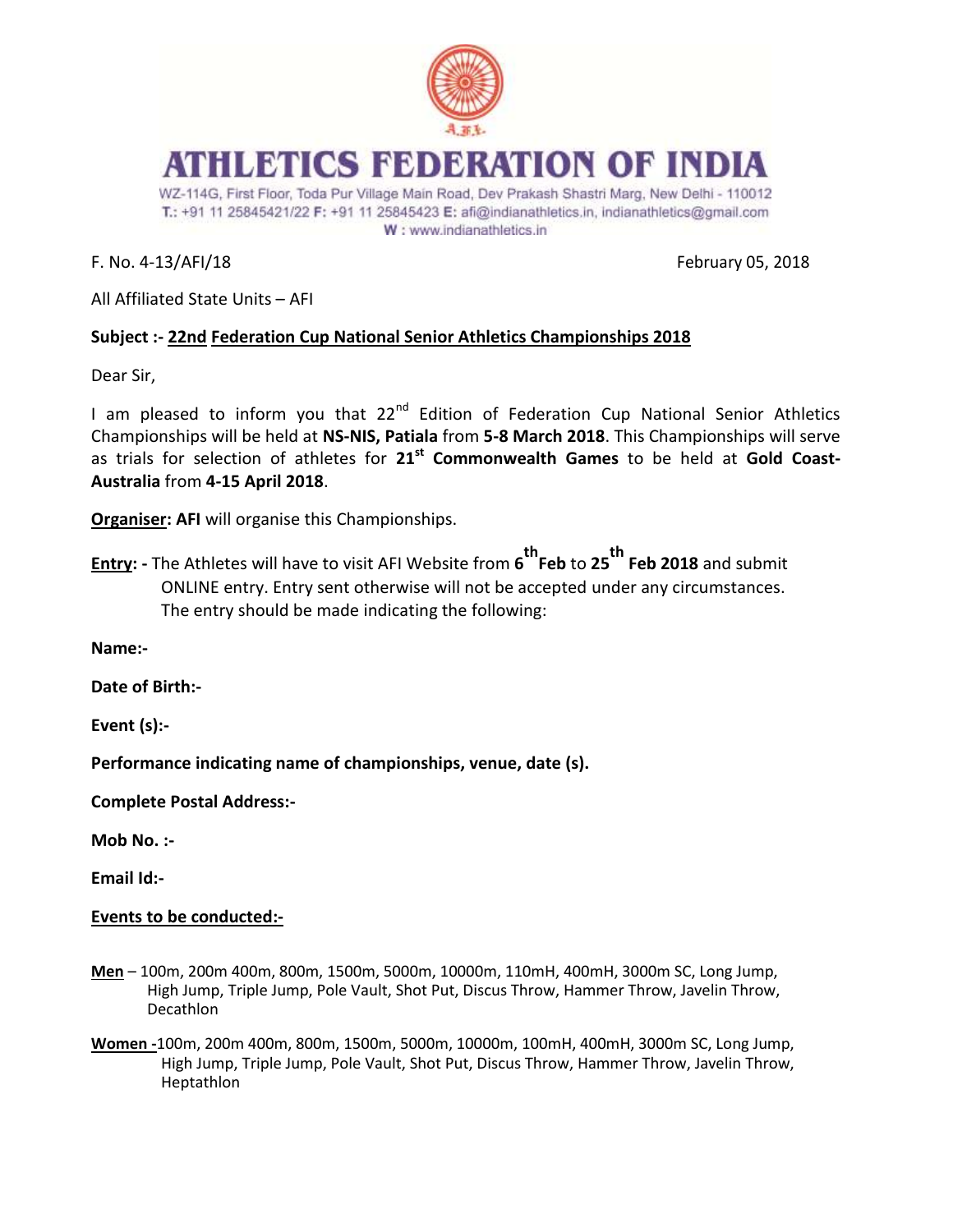### **Eligibility:**-

Athletes who meet the entry standard fixed by AFI (copy enclosed) are eligible to participate. This performance must have been achieved either in National Championships or State Championships where electronic system had been used. An athlete can participate in **maximum two events.**

**Last date of Entry: -** The last date of entry is **25th February 2018.**

**Failure to Participate: -** If any athlete fails to participate after sending the entry without any valid reason, he/she may not be allowed to take part in any event in subsequent competitions. The entry fee paid is non-refundable and decision of AFI Competition Committee will be final regarding refunds of the entry fee in case an athlete fails to participate. The Federation has the right to reject any entry without assigning any reason.

**Entry Fee & BIB No. : -** An entry fee of **Rs. 750/- per event** will have to be deposited **Online** only. No cash will be accepted at the competition venue. Bib nos. will be issued a day before the competition at the venue.

**Accommodation/Transport:** - Athletes will have to make their own arrangements for transport and accommodation. No other logistics will be provided.

**Dope: -** Dope Samples will be collected by the officials of National Anti-Doping Agency (NADA).

**Victory Ceremony:** - Medals to winners of 1<sup>st</sup>, 2nd& 3<sup>rd</sup> place will be awarded soon after the Event is over. The medals winners are, therefore, advised to remain in the stadium till the victory ceremony of their Event.

**Merit Certificates:**- Merit Certificates will be sent to the concerned units after two months of the conclusion of the Championships.

**Participation Certificates:** - Participation Certificates will be issued during the course of the Competition. Participation Certificates will be issued ONLY to those athletes who achieve the qualification standards set by AFI. The exact time for distributions of certificates will be notified. It is, therefore, the responsibility of Athletes to collect the Participation Certificates by depositing the BIB Number with the concerned official.

You are, requested to bring it to the notice of your athletes.

Your cooperation in this regard is solicited.

Thanking You

Yours Sincerely

(C.K. VALSON) Secretary, AFI